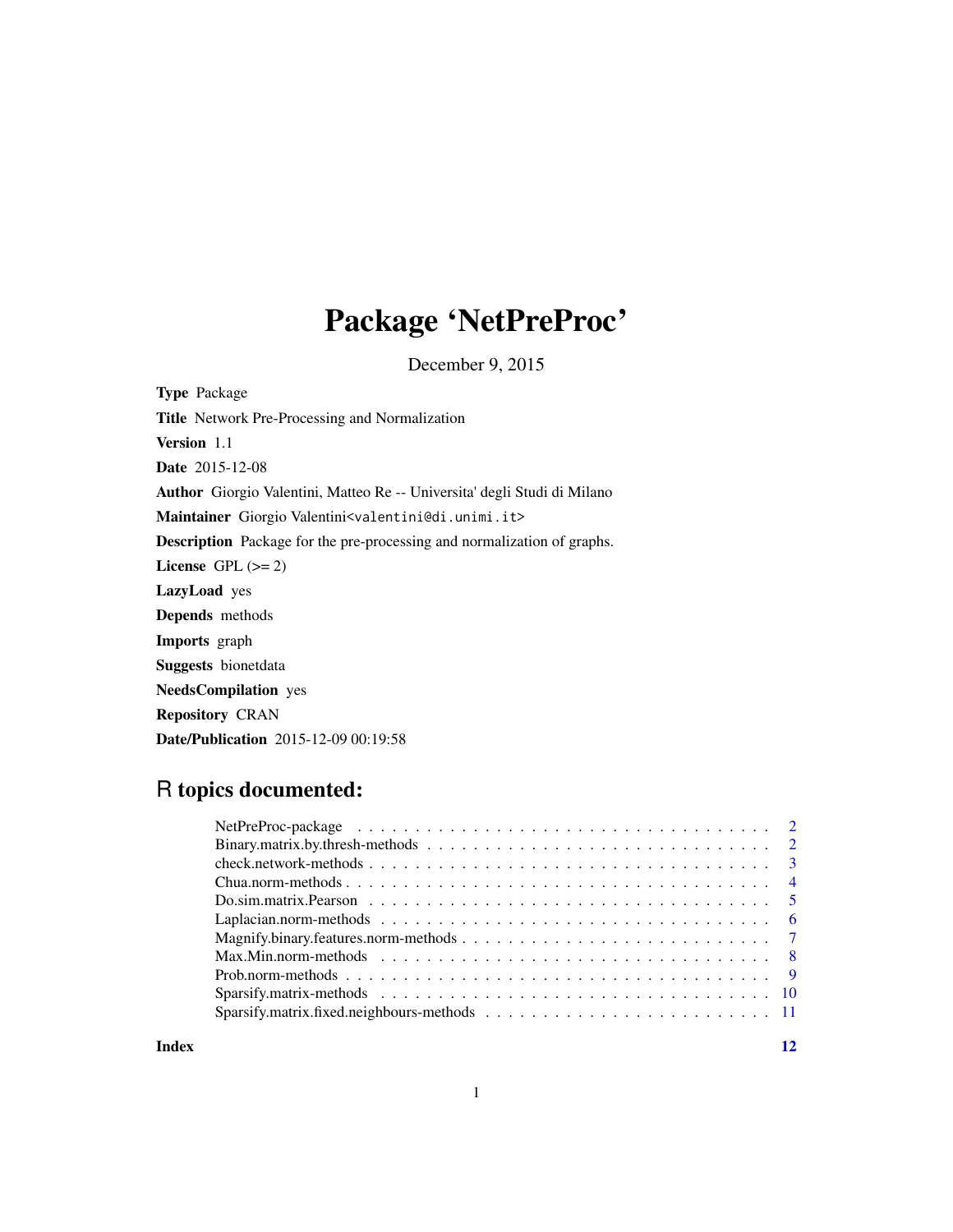<span id="page-1-0"></span>NetPreProc-package *NetPreProc*

# Description

NetPreProc: Network Pre-Processing and normalization.

#### Details

| Package:  | <b>NetPreProc</b> |
|-----------|-------------------|
| Type:     | Package           |
| Version:  | 1.0               |
| Date:     | 2011-12-26        |
| License:  | $GPL (= 2)$       |
| LazyLoad: | yes               |
| Depends:  | methods           |
| Imports:  | graph             |
| Suggests: | bionedata         |

Package to pre-process and normalize data in graphs.

### Author(s)

Giorgio Valentini, Matteo Re – Universita' degli Studi di Milano Maintainer: Giorgio Valentini<valentini@dsi.unimi.it>

Binary.matrix.by.thresh-methods *Transforming a real-valued network matrix into a binary matrix*

#### Description

Methods to transform a a real-valued network matrix into a binary matrix. The binary matrix is obtained by thresholding: values above the given threshold are set to 1, otherwise to 0

#### Usage

```
Binary.matrix.by.thresh(W, thresh=0.5)
```
# Arguments

| W      | an object representing the graph to be normalized |
|--------|---------------------------------------------------|
| thresh | the threshold $(\text{def.}=0.5)$                 |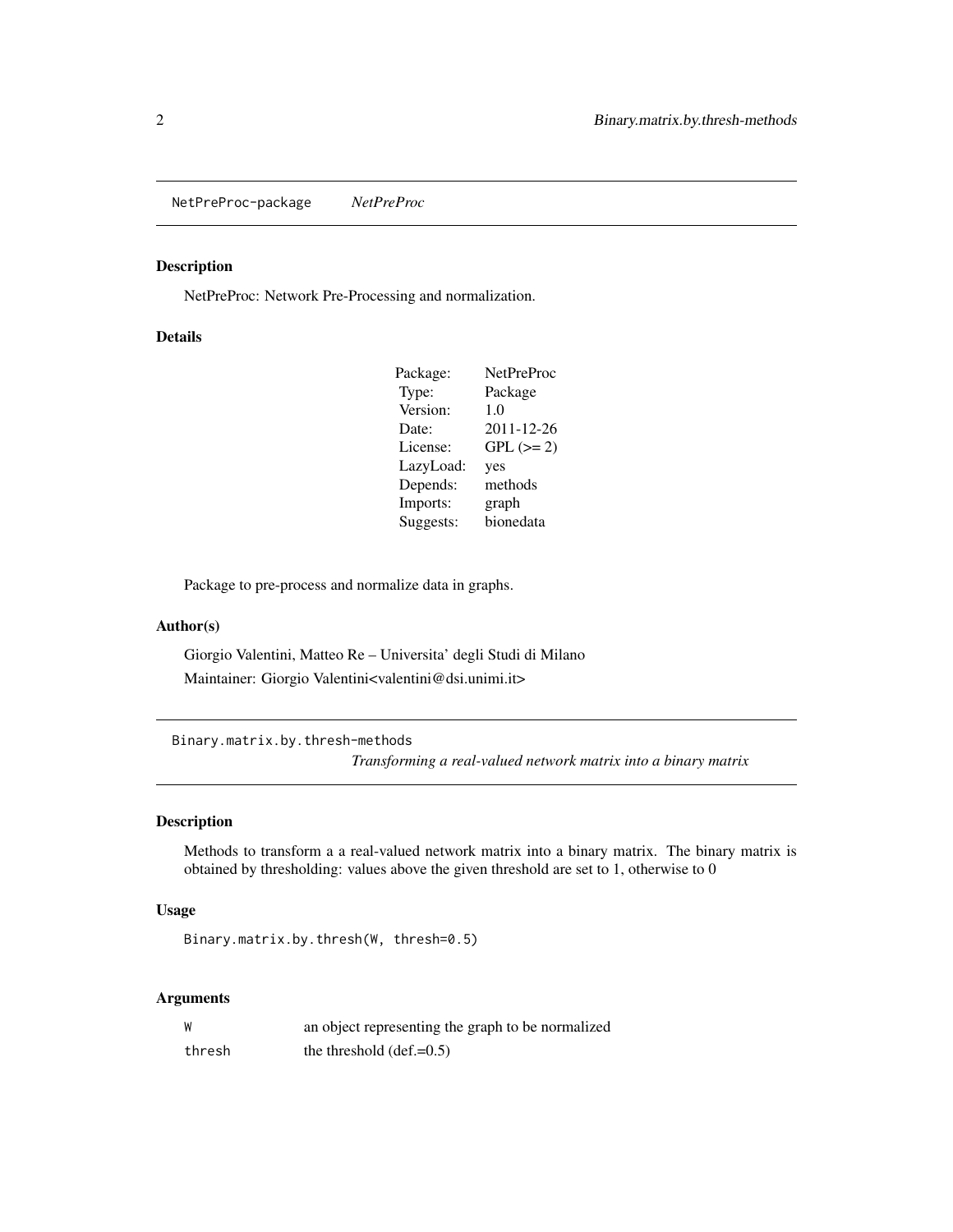# <span id="page-2-0"></span>Value

The normalized binary adjacency matrix of the network

# Methods

signature( $W = "graph")$  an object of the virtual class graph (hence including objects of class [graphAM](#page-0-0) and [graphNEL](#page-0-0) from the package graph)

signature( $W = "matrix"$ ) a matrix representing the adjacency matrix of the graph

#### Examples

```
library(bionetdata);
data(DD.chem.data);
W <- Binary.matrix.by.thresh(DD.chem.data);
# Using both methods with both signatures "matrix" and "graph"
# reducing dimension of the graph
library(graph);
DD.chem.data.red <- DD.chem.data[1:100,1:100];
W.red <- Binary.matrix.by.thresh(DD.chem.data.red);
g <- new("graphAM", adjMat=DD.chem.data.red, values=list(weight=DD.chem.data.red));
Wg <- Binary.matrix.by.thresh(g);
any(W.red!=Wg);
```
check.network-methods *Graph checking*

#### Description

Method to check the characteristics of a graph. Check if its adjacency matrix is symmetric, if it has NA, NaN o Inf values, and some minimals statistics about nodes and edges.

### Usage

```
check.network(W, name="Network matrix")
```
#### Arguments

| W    | an object representing the graph to be checked     |
|------|----------------------------------------------------|
| name | a character vector that will be printed as heading |

# Value

It outputs on the standard output the chracteristics of the graph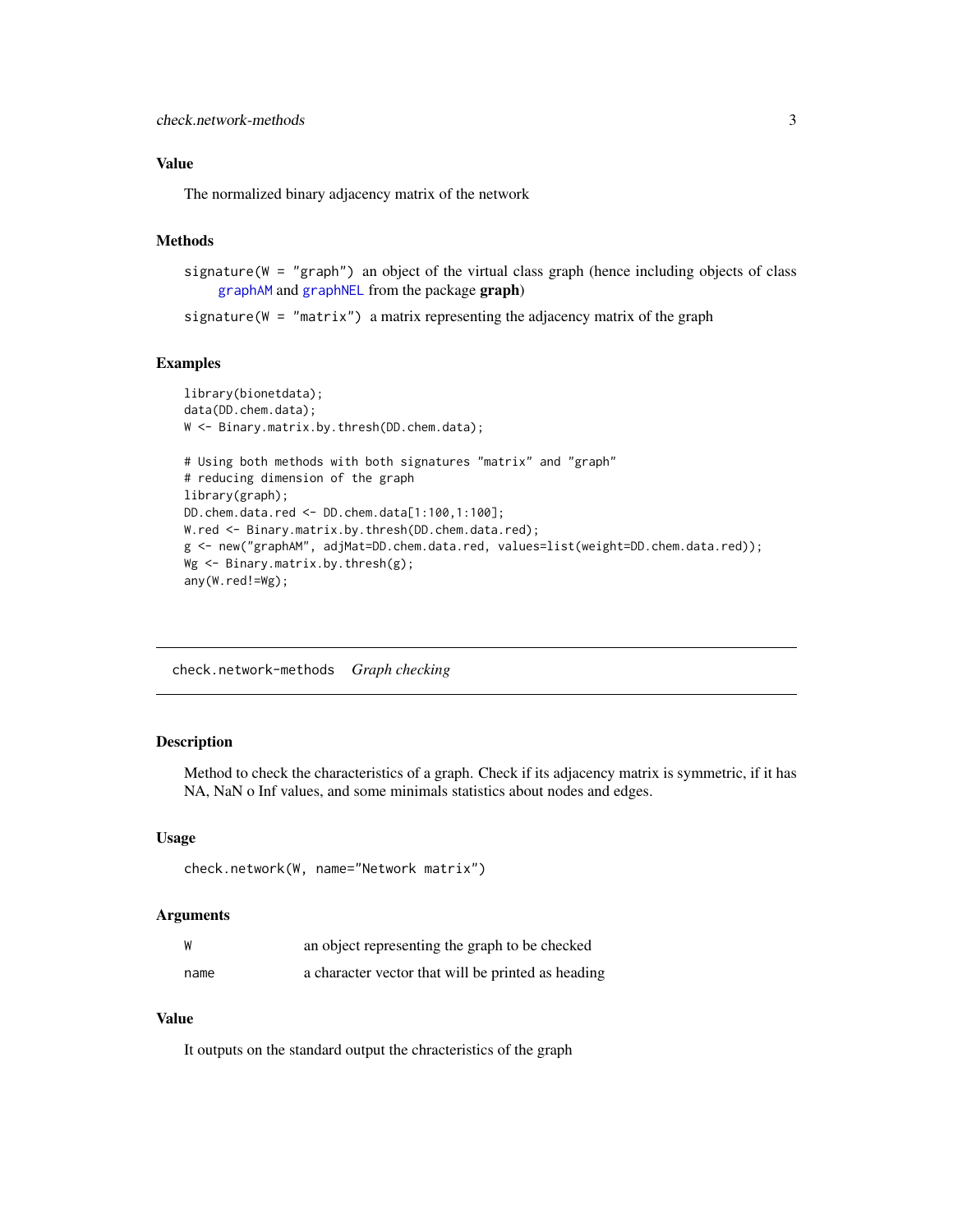#### <span id="page-3-0"></span>Methods

signature( $W = "graph")$  an object of the virtual class graph (hence including objects of class [graphAM](#page-0-0) and [graphNEL](#page-0-0) from the package graph)

signature( $W = "matrix"$ ) a matrix representing the adjacency matrix of the graph

#### Examples

```
library(bionetdata);
data(DD.chem.data);
check.network(DD.chem.data);
## Not run: W <- Prob.norm(DD.chem.data);
check.network(W, "prob. transition matrix");
## End(Not run)
## Not run: WL <- Laplacian.norm(DD.chem.data);
check.network(WL, "Laplacian norm. matrix");
## End(Not run)
library(graph)
g1 = randomEGraph(LETTERS[1:15], edges = 40);
check.network(g1, "random graph");
```
Chua.norm-methods *Chua normalization*

#### Description

Normalization of graphs according to Chua et al., 2007. The normalized weigths between nodes are computed by taking into account their neighborhoods. This normalization is meaningful in particular with interaction data. More precisely, the normalized weigth  $W_{ij}$  between nodes i and j is computed by taking into account their neighborhods  $N_i$  and  $N_j$ :

$$
W_{ij} = \frac{2|N_i \cap N_j|}{|N_i \setminus N_j| + 2|N_i \cap N_j| + 1} \times \frac{2|N_i \cap N_j|}{|N_j \setminus N_i| + 2|N_i \cap N_j| + 1}
$$

where  $N_k$  is the set of the neighbors of gene k (k is included).

#### Usage

Chua.norm(W)

#### Arguments

W an object representing the graph to be normalized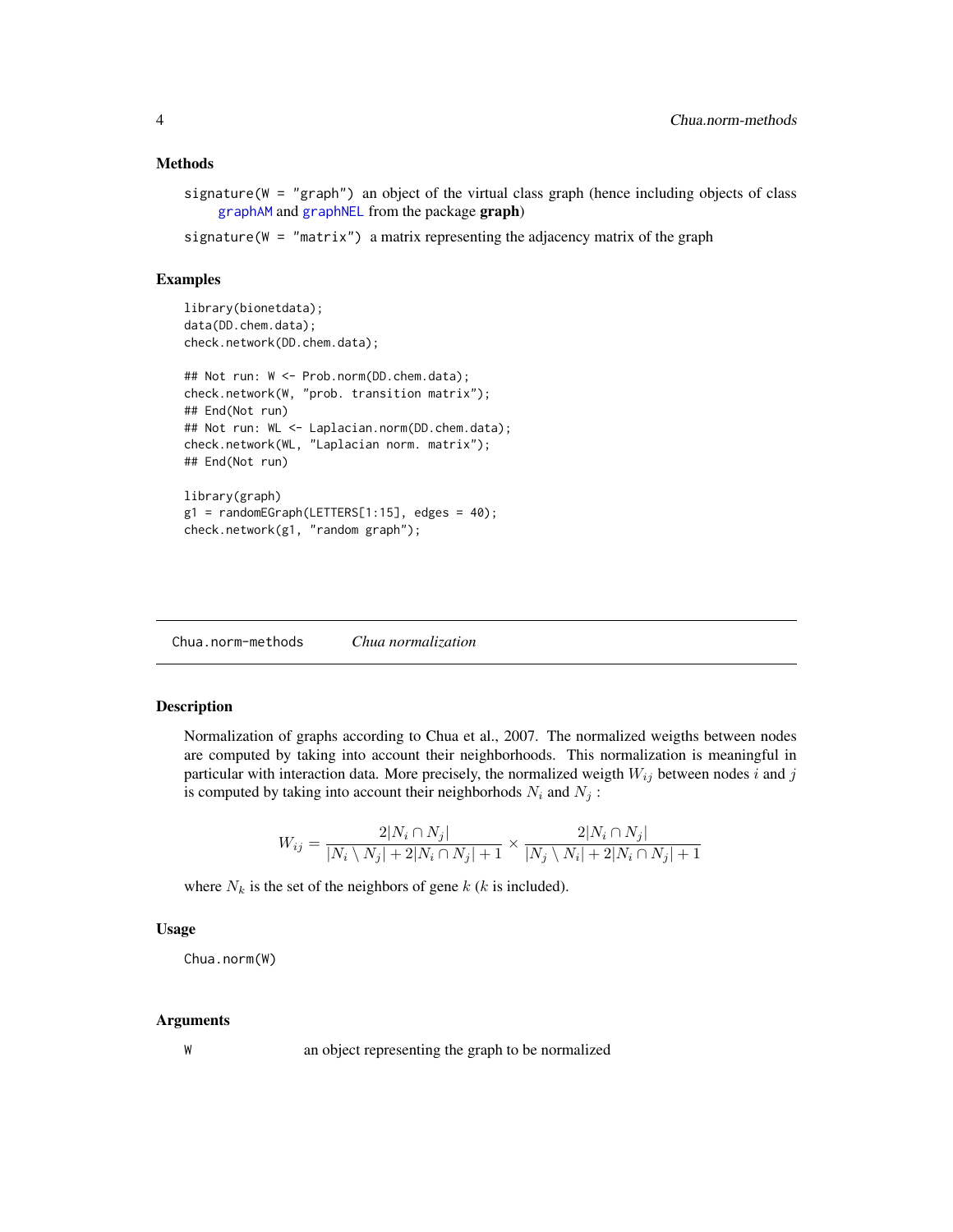# <span id="page-4-0"></span>Value

The normalized adjacency matrix of the network

#### Methods

signature( $W = "graph"$ ) an object of the virtual class graph (hence including objects of class [graphAM](#page-0-0) and [graphNEL](#page-0-0) from the package graph)

signature(W = "matrix") a matrix representing the adjacency matrix of the graph

# References

Chua, H., Sung, W., & Wong, L. An efficient strategy for extensive integration of diverse biological data for protein function prediction. Bioinformatics, 23 , 3364–3373, 2007.

# Examples

```
library(bionetdata);
## Not run: data(Yeast.Biogrid.data);
W <- Chua.norm(Yeast.Biogrid.data);
## End(Not run)
```
Do.sim.matrix.Pearson *Construction of the Pearson correlation matrix*

#### Description

Function to obtain the Pearson correlation matrix between rows of a given matrix.

#### Usage

```
Do.sim.matrix.Pearson(M, cut = TRUE, remove.negatives = TRUE, min.thresh = 0)
```
#### Arguments

| M                | input matrix                                                                                                                                                                                                           |
|------------------|------------------------------------------------------------------------------------------------------------------------------------------------------------------------------------------------------------------------|
| cut              | if TRUE (def.) at least one edge is maintained for each node, all the other edges<br>are set to 0. If false no edge is set to 0.                                                                                       |
| remove.negatives |                                                                                                                                                                                                                        |
|                  | if TRUE (def) negative values are replaced with 0 in the correlation matrix                                                                                                                                            |
| min.thresh       | minimum allowed threshold (def. 0). If a threshold lower than min.thresh is<br>selected, than it is substituted by min. thresh. Warning: setting min. thresh to<br>large values may lead to highly disconneted network |

# Details

You can also "sparsify" the matrix, by putting to 0 all the weights, by setting a threshold such that at least one edge is maintained for each node. The diagonal values are set to 0.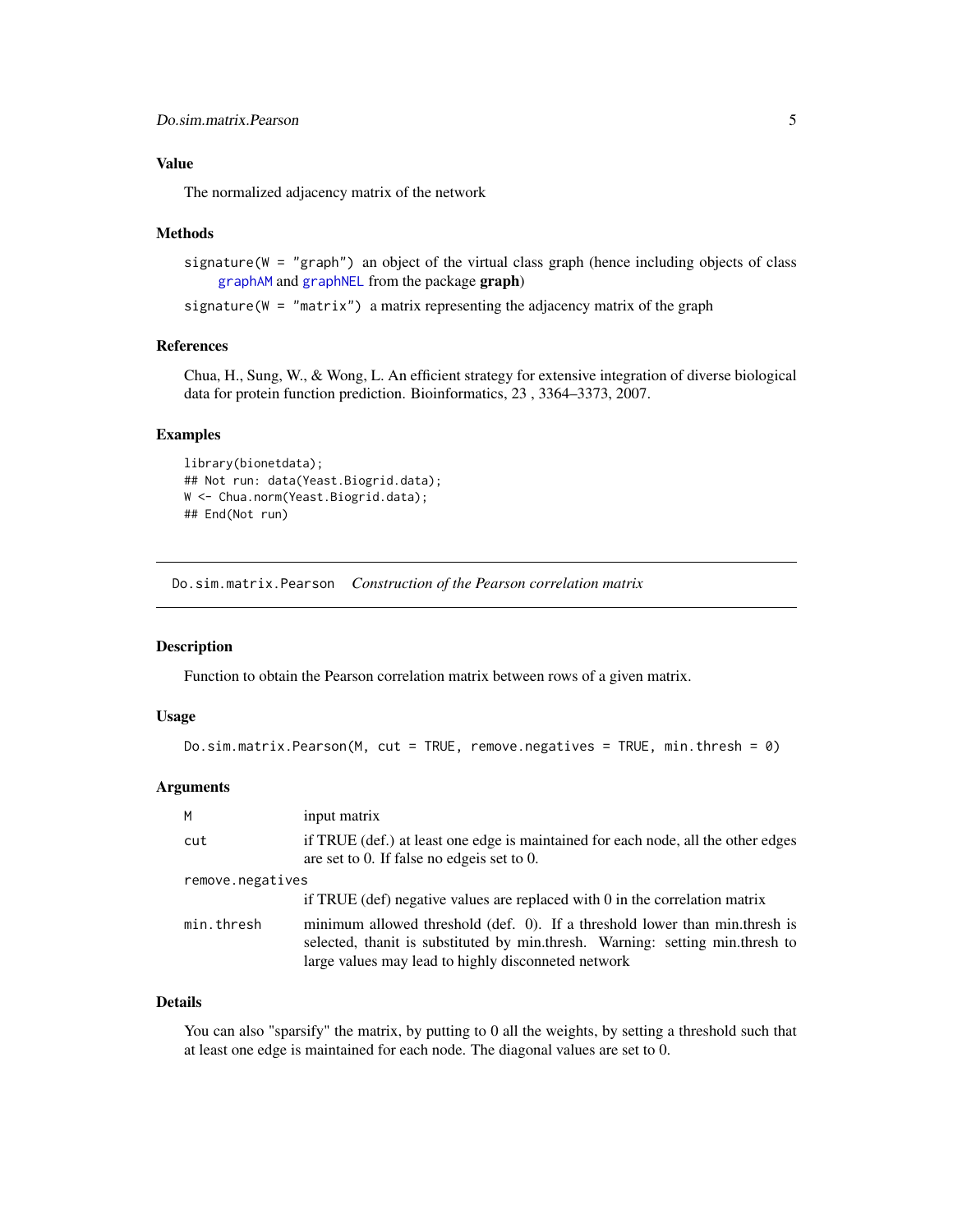#### <span id="page-5-0"></span>Value

a square symmetric matrix of the Pearson correlation coefficients computed between the rows of M

#### Examples

```
# a gaussian random matrix
D <- matrix(rnorm(20000),nrow=200);
W <- Do.sim.matrix.Pearson (D);
# the same without default parameters
W2 <- Do.sim.matrix.Pearson (D, cut=FALSE, remove.negatives=FALSE, min.thresh=-20);
```
Laplacian.norm-methods

*Laplacian graph normalization*

# Description

Methods to normalize weights of square symmetric adjacency matrices. A network matrix is normalized by dividing each entry  $W_{ij}$  by the square root of the product of the sum of elements of row i and the sum of the elemnts in column j. In other words if  $D$  is a diagonal matrix such that  $D_{ii} = \sum_j W_{ij}$ , then the normalize matrix is:

$$
W_{norm} = D^{-1/2} W D^{-1/2}
$$

#### Usage

Laplacian.norm(W)

#### Arguments

W an object representing the graph to be normalized

# Value

The normalized adjacency matrix of the network

# Methods

signature( $W = "graph"$ ) an object of the virtual class graph (hence including objects of class [graphAM](#page-0-0) and [graphNEL](#page-0-0) from the package graph)

signature( $W = "matrix"$ ) a matrix representing the adjacency matrix of the graph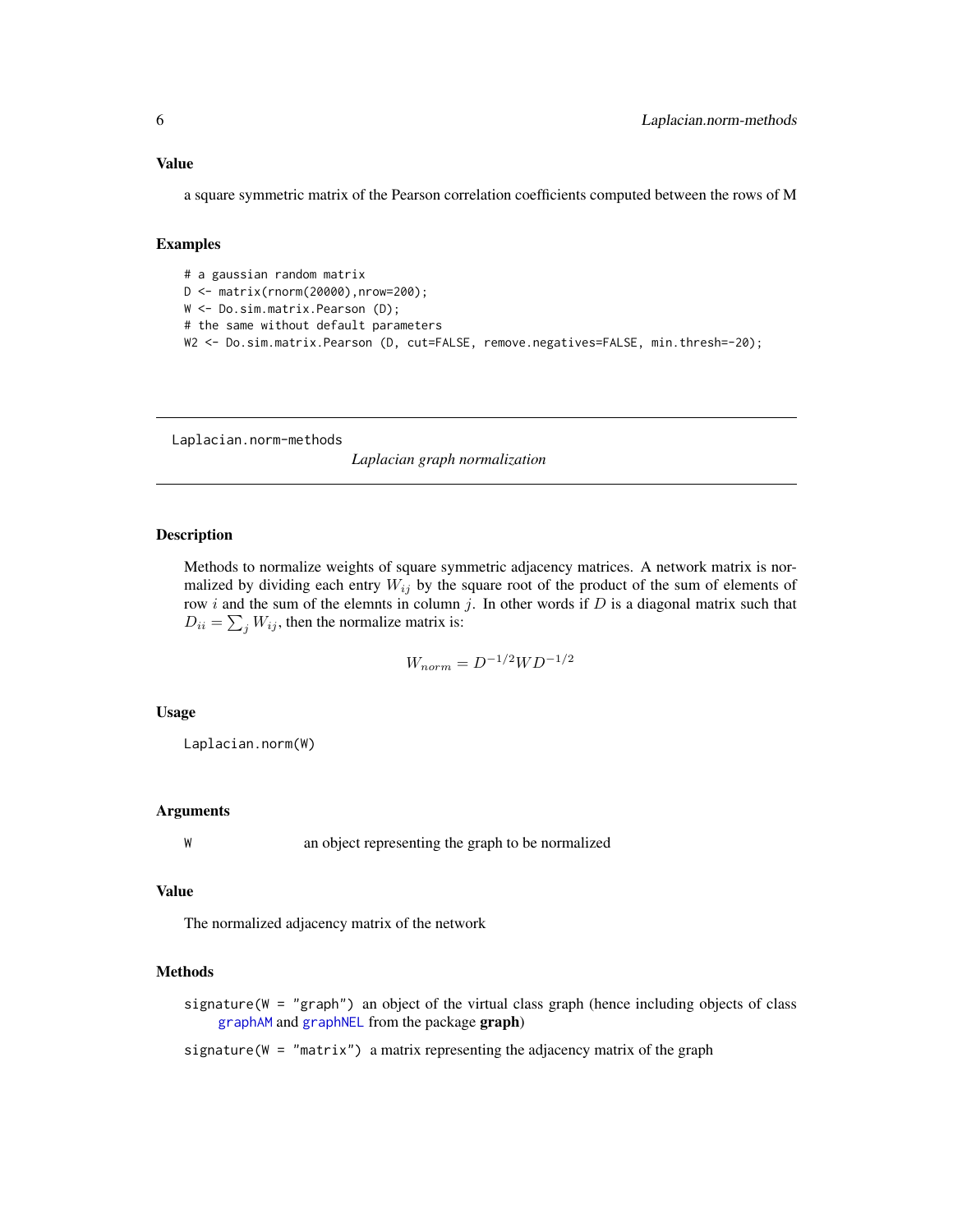#### <span id="page-6-0"></span>Examples

```
library(bionetdata);
# normalization of drug-drug similarity networks
## Not run: data(DD.chem.data);
W <- Laplacian.norm(DD.chem.data);
# the same using an object of class graphAM
g <- new("graphAM", adjMat=DD.chem.data, values=list(weight=DD.chem.data));
Wg <- Laplacian.norm(g);
## End(Not run)
```
Magnify.binary.features.norm-methods *Normalization of binary matrices*

#### Description

Normalization of binary matrices according to the procedure described in Mostafavi et al. 2008. Having a binary matrix M, for each feature, if b is the proportion of 1, then ones are replaced with -log(b) and zeros with log(1-b).

#### Usage

Magnify.binary.features.norm(M)

#### Arguments

M an object representing the matrix to be normalized

# Value

The normalized matrix

# Methods

signature( $M = "matrix"$ ) Input binary matrix. Rows are examples, columns features

#### References

Mostafavi, S., Ray, D., Warde-Farley, D., Grouios, C., & Morris, Q. GeneMANIA: a real-time multiple association network integration algorithm for predicting gene function. Genome Biology, 9, 2008.

```
D <- matrix(ifelse(runif(40000)>0.9,1,0),nrow=100);
M <- Magnify.binary.features.norm(D);
```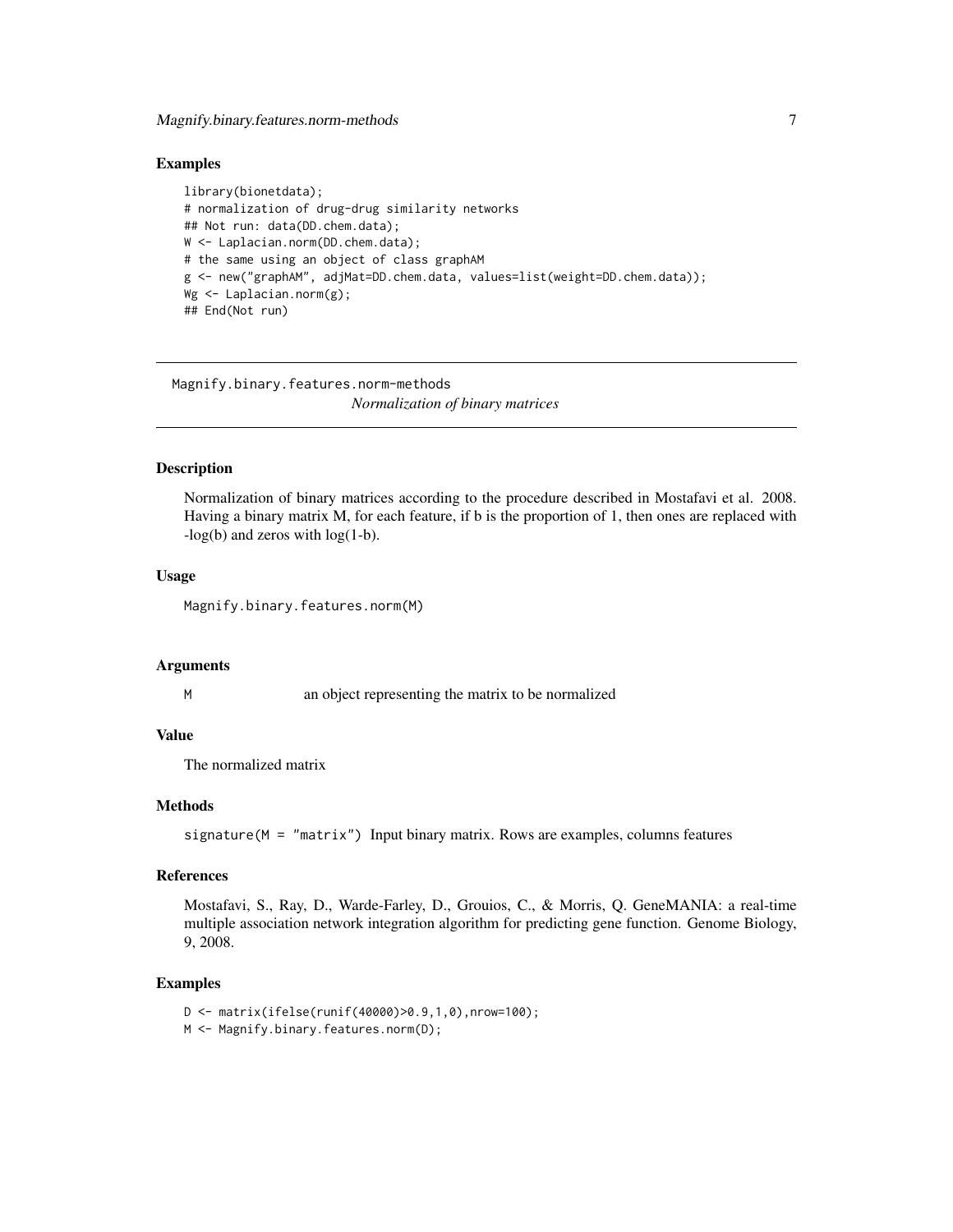<span id="page-7-0"></span>Max.Min.norm-methods *Max-min graph normalization*

#### Description

Graph normalization with respect to the minimum and maximum value of its weights. Each entry of the normalized matrix is in the range  $[0..1]$ :

$$
W_{norm} = \frac{(W - \min(W))}{(\max(W) - \min(W))}
$$

#### Usage

Max.Min.norm(W)

#### Arguments

W an object representing the graph to be normalized

# Value

The normalized adjacency matrix of the network

#### Methods

signature(W = "graph") an object of the virtual class graph (hence including objects of class [graphAM](#page-0-0) and [graphNEL](#page-0-0) from the package graph)

signature( $W = "matrix"$ ) a matrix representing the adjacency matrix of the graph

```
## Not run: library(bionetdata);
# max-min normalization for a drug-drug similarity network
data(DD.chem.data);
W <- Max.Min.norm(DD.chem.data);
# the same using an object of class graphAM
g <- new("graphAM", adjMat=DD.chem.data, values=list(weight=DD.chem.data));
Wg <- Max.Min.norm(g);
## End(Not run)
```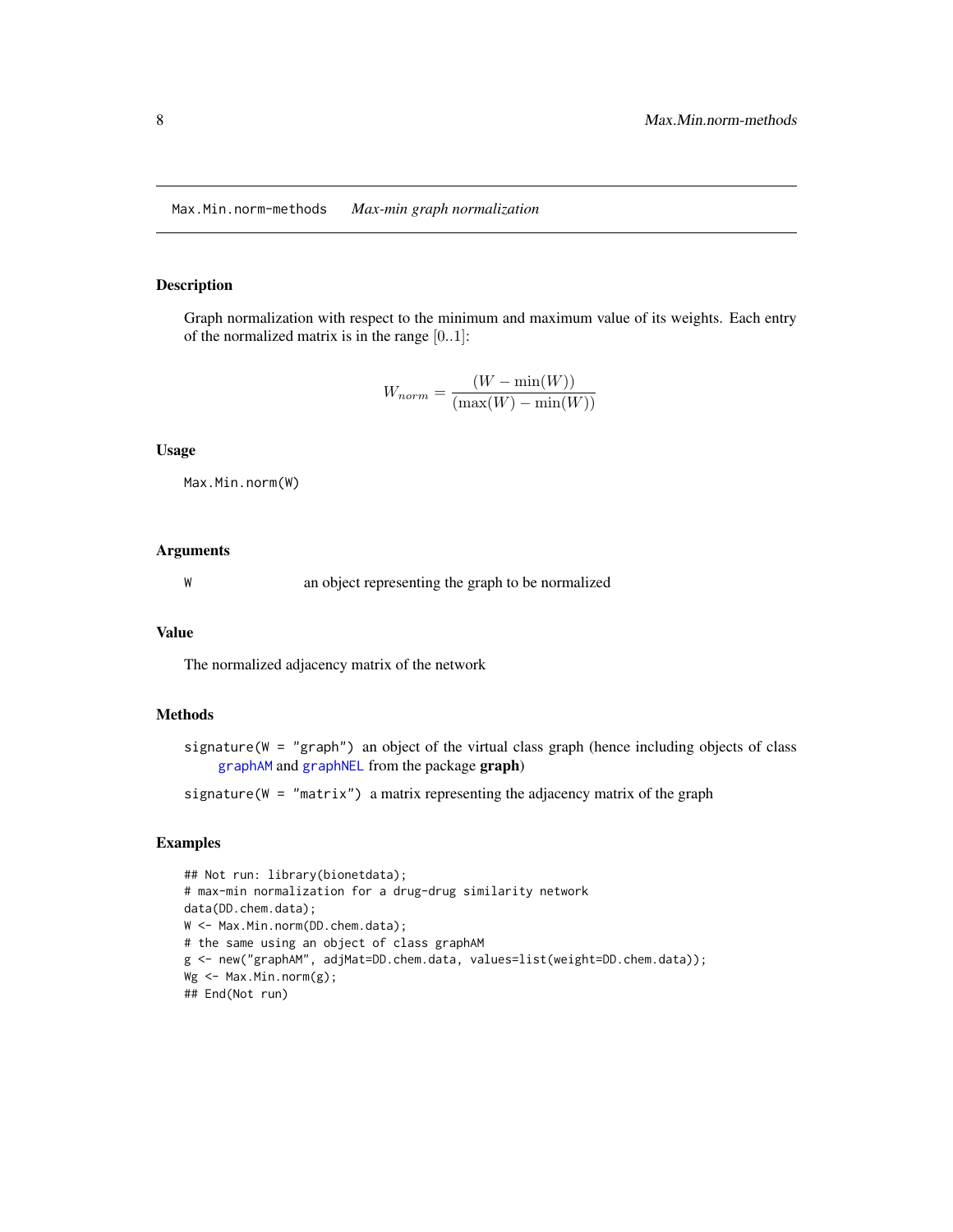<span id="page-8-0"></span>

#### Description

Method to compute the transition probability matrix of network. A network matrix is normalized by dividing each entry  $W_{ij}$  by the the sum of elements of row i In other words if D is a diagonal matrix such that  $D_{ii} = \sum_j W_{ij}$  then the normalize matrix is:

$$
W_{norm} = D^{-1}W
$$

#### Usage

Prob.norm(W)

# Arguments

W an object representing the graph to be normalized

#### Value

The normalized transition probability matrix of network

### Methods

signature(W = "graph") an object of the virtual class graph (hence including objects of class [graphAM](#page-0-0) and [graphNEL](#page-0-0) from the package graph)

signature(W = "matrix") a matrix representing the adjacency matrix of the graph

```
## Not run: library(bionetdata);
# making transition prob matrix for a drug-drug similarity network
data(DD.chem.data);
W <- Prob.norm(DD.chem.data);
# the same using an object of class graphAM and of class graphNEL
g <- new("graphAM", adjMat=DD.chem.data, values=list(weight=DD.chem.data));
Wg \leftarrow \text{Prob.norm}(g);
g2 \leftarrow as(g, "graphNEL");Wg2 <- Prob.norm(g2);
## End(Not run)
```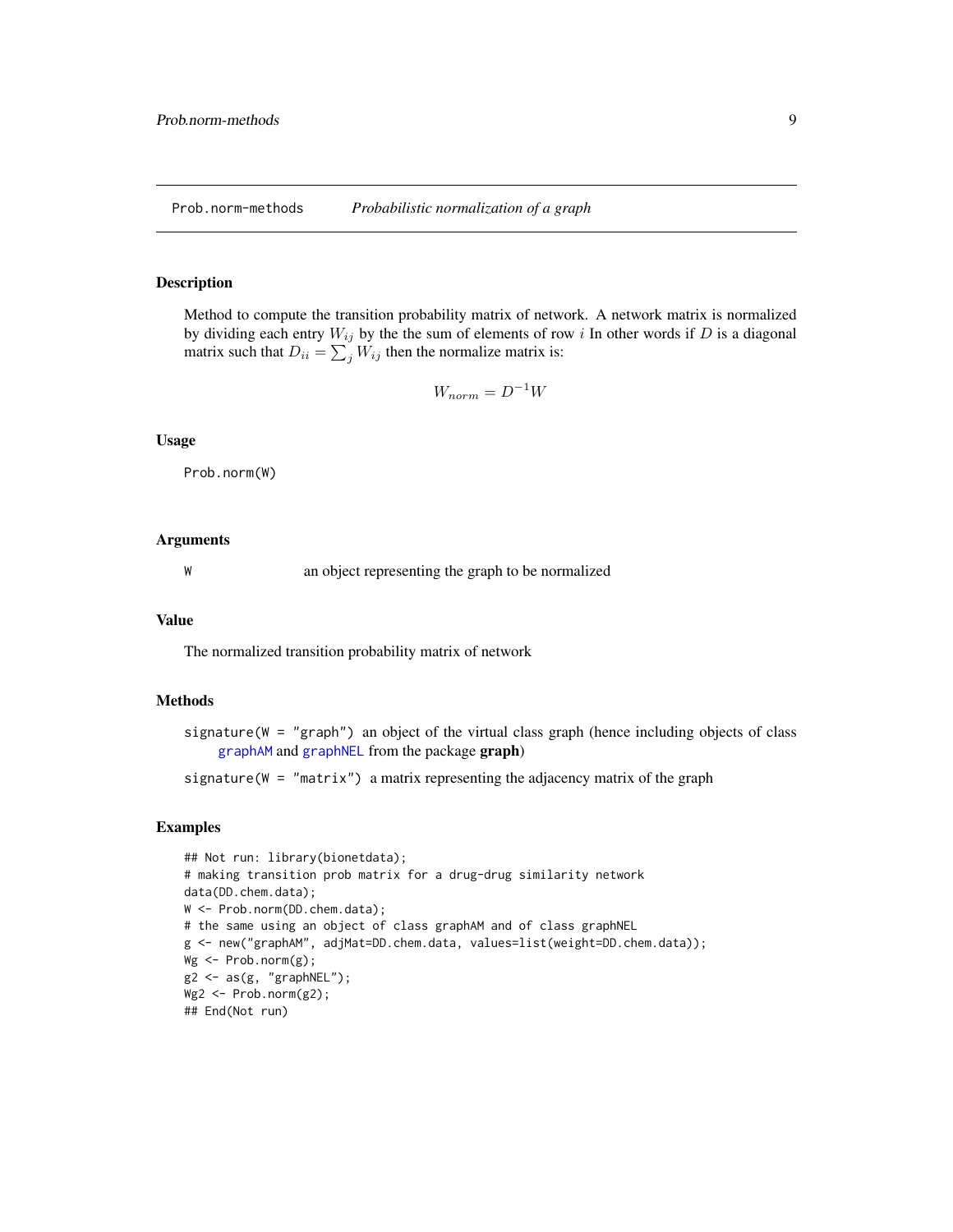<span id="page-9-0"></span>Sparsify.matrix-methods

*Sparsifying the graph*

## Description

Methods to sparsify a network matrix. By this method a general threshold is et such that you a minimum of k edges is guranteed for each node

#### Usage

Sparsify.matrix(W, k=1)

#### Arguments

| W | an object representing the graph to be sparsified              |
|---|----------------------------------------------------------------|
|   | the number of guaranteed edges for each node $(\text{def.}=1)$ |

# Value

The sparsified adjacency matrix of the network

#### Methods

signature(W = "graph") an object of the virtual class graph (hence including objects of class [graphAM](#page-0-0) and [graphNEL](#page-0-0) from the package graph)

signature( $W = "matrix"$ ) a matrix representing the adjacency matrix of the graph

```
library(bionetdata);
data(FIN.data);
W <- Laplacian.norm(as.matrix(FIN.data));
# sparsification by maintaining at least one neighbour per node
W1 <- Sparsify.matrix(W);
# sparsification by maintaining at least 20 neighbours per node (if any)
## Not run: W20 <- Sparsify.matrix(W, k=20);
```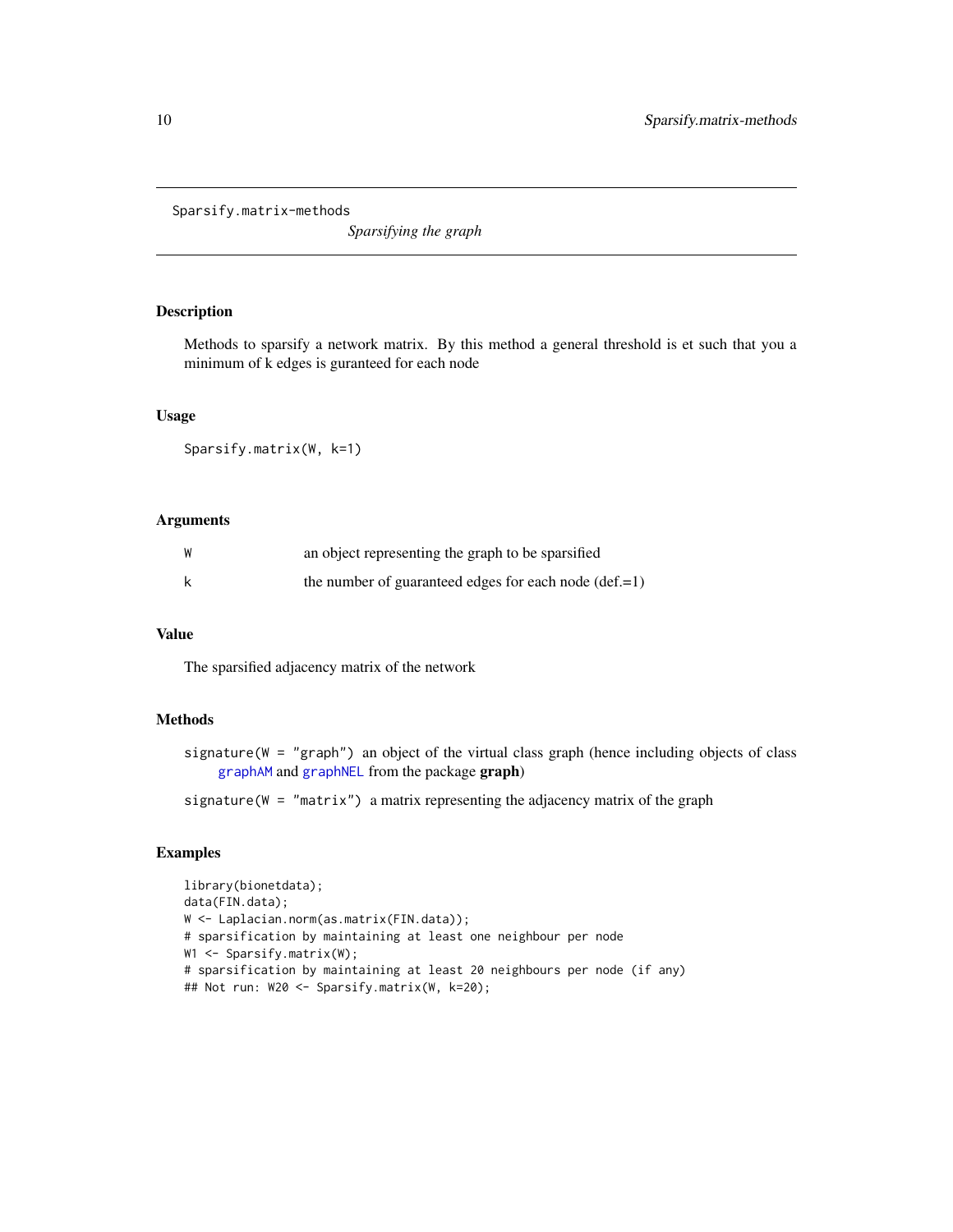<span id="page-10-0"></span>Sparsify.matrix.fixed.neighbours-methods *Sparsifying the graph by a fixed number of edges per node*

#### Description

Methods to sparsify a network matrix by fixing the number of edges for each node. It selects the first k neighbours for each node (by row) according to the weight of the edge By this function you select exactly k edges for each node (if there are at least k edges in the adjacency matrix). The resulting matrix is not symmetric.

#### Usage

Sparsify.matrix.fixed.neighbours(W, k=10)

#### **Arguments**

| W | an object representing the graph to be normalized    |
|---|------------------------------------------------------|
| k | the number of edges for each node $(\text{def.}=10)$ |

#### Value

a sparsified matrix (Warning: the matrix is not symmetric)

## Methods

signature(W = "graph") an object of the virtual class graph (hence including objects of class [graphAM](#page-0-0) and [graphNEL](#page-0-0) from the package graph)

signature( $W = "matrix"$ ) a matrix representing the adjacency matrix of the graph

```
library(bionetdata);
data(FIN.data);
W <- Laplacian.norm(as.matrix(FIN.data));
# sparsification with 10 neighbours per node
W10 <- Sparsify.matrix.fixed.neighbours(W);
# sparsification with 20 neighbours per node
## Not run: W20 <- Sparsify.matrix.fixed.neighbours(W, k=20);
```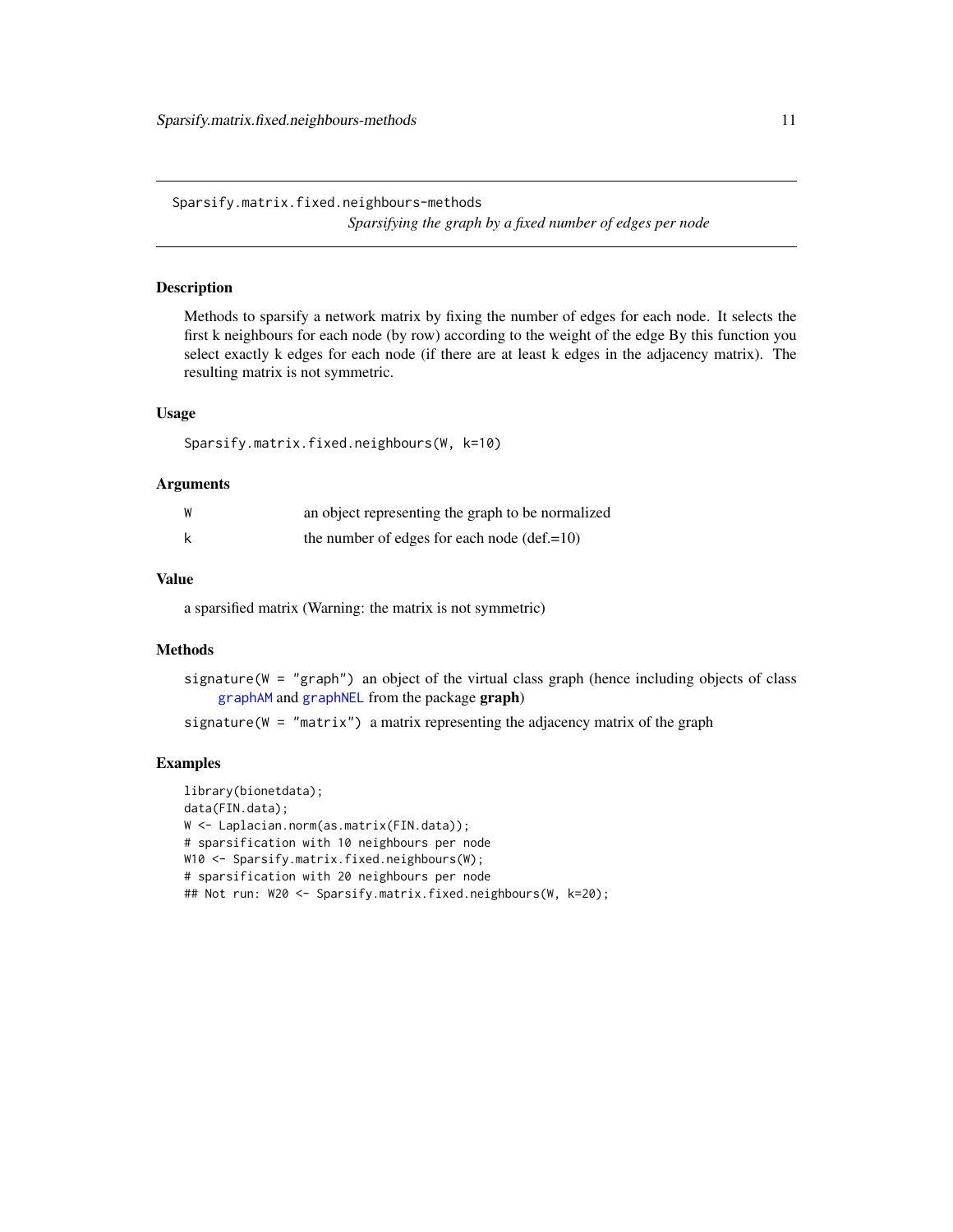# <span id="page-11-0"></span>Index

∗Topic \textasciitilde\textasciitilde

```
other possible keyword(s)
       \textasciitilde\textasciitilde
    Magnify.binary.features.norm-methods,
       7
∗Topic graph normalization
    Chua.norm-methods, 4
    Laplacian.norm-methods, 6
    8
∗Topic graph pre-processing
    Binary.matrix.by.thresh-methods, 2
    Do.sim.matrix.Pearson, 5
    Prob.norm-methods, 9
    Sparsify.matrix-methods, 10
    Sparsify.matrix.fixed.neighbours-methods,
Chua.norm,matrix-method
        11
∗Topic methods
    Binary.matrix.by.thresh-methods, 2
    check.network-methods, 3
    Chua.norm-methods, 4
    Laplacian.norm-methods, 6
    Magnify.binary.features.norm-methods,
       7
    8
    Prob.norm-methods, 9
    Sparsify.matrix-methods, 10
    Sparsify.matrix.fixed.neighbours-methods,
Laplacian.norm,matrix-method
        11
∗Topic package
    NetPreProc-package, 2
∗Topic utilities
    check.network-methods, 3
Binary.matrix.by.thresh
       (Binary.matrix.by.thresh-methods),
        \mathfrak{D}Binary.matrix.by.thresh,graph-method
       (Binary.matrix.by.thresh-methods),
        2
                                                     (Binary.matrix.by.thresh-methods),
                                                     2}Binary.matrix.by.thresh-methods, 2
                                             check.network (check.network-methods), 3
                                             check.network,graph-method
                                                     (check.network-methods), 3
                                             check.network,matrix-method
                                                     (check.network-methods), 3
                                             check.network-methods, 3
                                             Chua.norm (Chua.norm-methods), 4
                                             Chua.norm,graph-method
                                                     (Chua.norm-methods), 4
                                                     (Chua.norm-methods), 4
                                             Chua.norm-methods, 4
                                             Do.sim.matrix.Pearson, 5
                                             graphAM, 3–6, 8–11
                                             graphNEL, 3–6, 8–11
                                             Laplacian.norm
                                                     (Laplacian.norm-methods), 6
                                             Laplacian.norm,graph-method
                                                     (Laplacian.norm-methods), 6
                                                     (Laplacian.norm-methods), 6
                                             6
                                             Magnify.binary.features.norm
                                                     (Magnify.binary.features.norm-methods),
                                                      7
                                             Magnify.binary.features.norm,matrix-method
                                                     (Magnify.binary.features.norm-methods),
                                                      7
                                             Magnify.binary.features.norm-methods,
                                                      7
                                             Max.Min.norm (Max.Min.norm-methods), 8
```
Binary.matrix.by.thresh,matrix-method